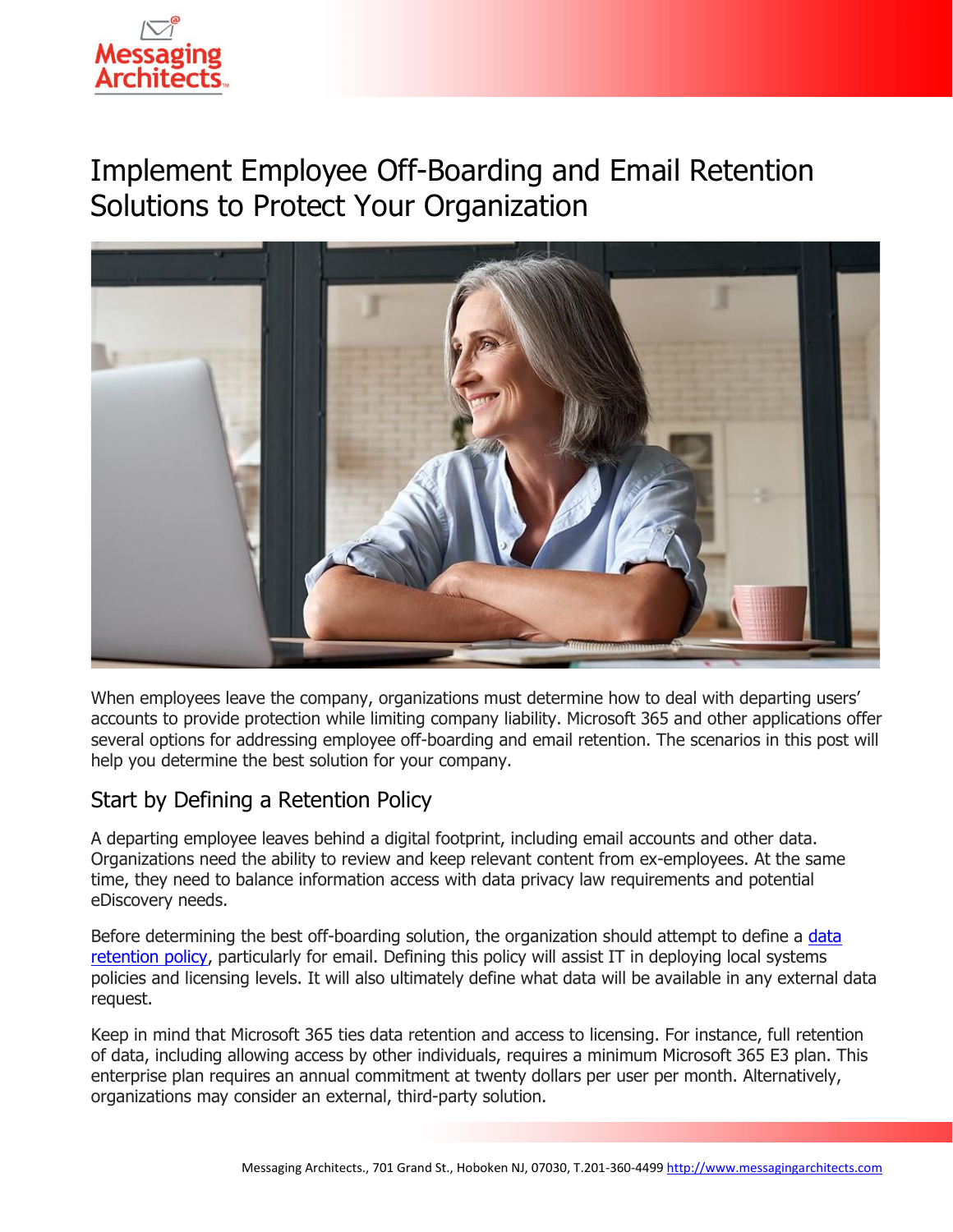



### Microsoft 365 Off-Boarding and Email Retention Solutions

Microsoft 365 offers several solutions for determining email retention for departing employees. For instance, the organization may choose to retain the mailbox for the ex-employee and grant delegate access to another employee, such as a manager. This delivers a quick and easy solution. However, the organization will still have to pay for the user license.

Alternatively, the email administrator can easily convert the ex-employee mailbox to a shared mailbox. This provides access to the data without the expense of maintaining a licensed account.

However, while shared mailboxes facilitate sharing of information, they do not offer any [data protection.](https://www.emazzanti.net/protect-your-office-365-data/) Because shared mailboxes do not have the same retention and data preservation policies as regular, licensed accounts, data in them can be irrevocably deleted. Additionally, shared mailboxes can still receive emails and may generate costs for SPAM filtering.

As a third option, organizations may place data in a retired mailbox on litigation hold or under a retention policy. This preserves the data. However, unless the account is given a license and assigned delegate access, only eDiscovery and compliance managers can search for the data.

Consider the following typical off-boarding scenarios with Microsoft 365:

- **Non-essential worker** These include seasonal/term workers that do not typically use email for day-to-day business. For these workers, first remove the worker's access to the email account. Then delete the account. Unless the data has been backed up, it will be irrevocably deleted after 30 days.
- **Essential worker** These include standard employees involved in day-to-day business over email. For essential workers, first disable the email account. Then assign data access to a